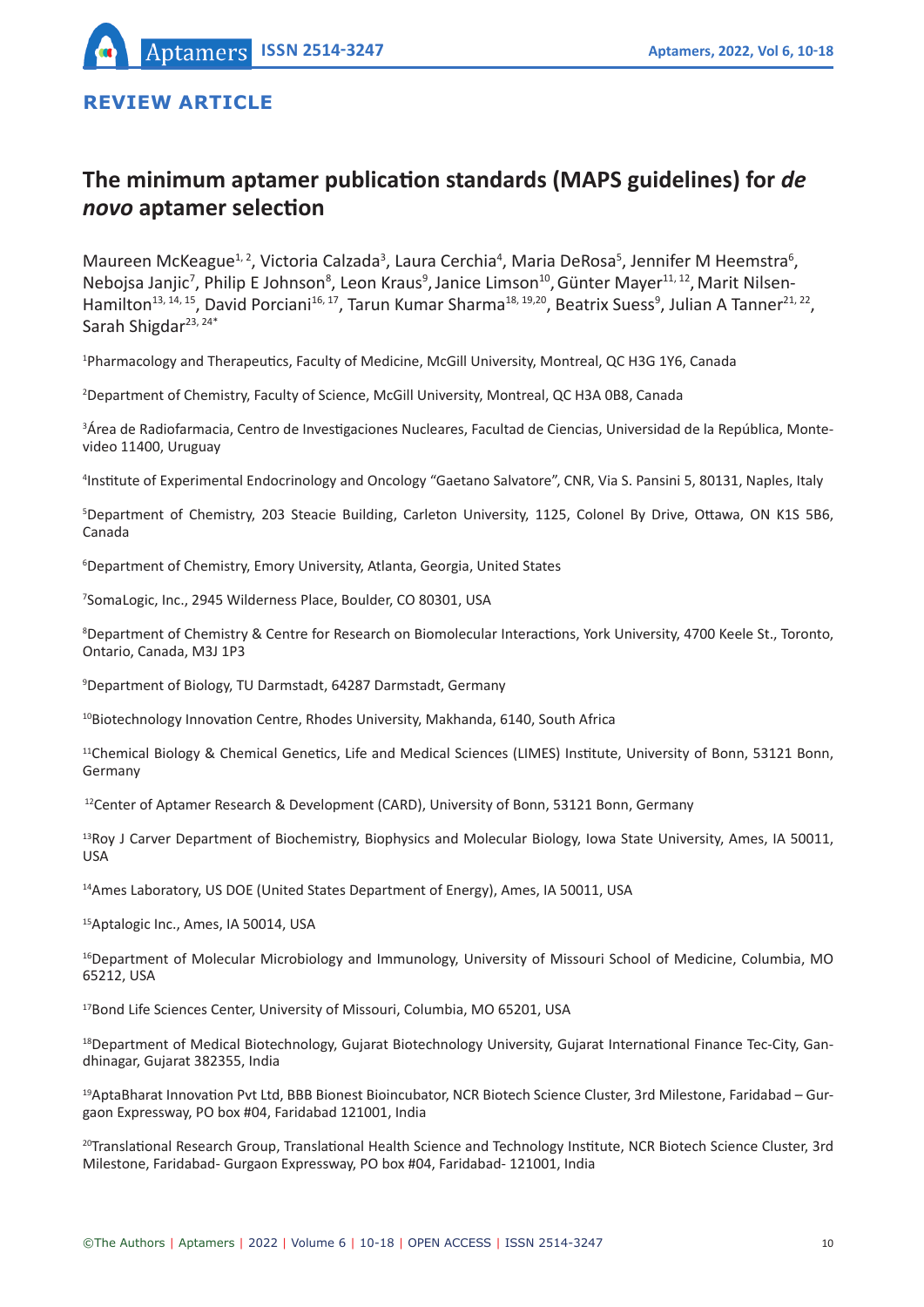<sup>21</sup>School of Biomedical Sciences, Li Ka Shing Faculty of Medicine, The University of Hong Kong, Hong Kong SAR 999077, China

<sup>22</sup>Advanced Biomedical Instrumentation Centre, Hong Kong Science Park, Shatin, New Territories, Hong Kong SAR 999077, China

<sup>23</sup>School of Medicine, Deakin University, Geelong, VIC 3220, Australia

<sup>24</sup>Institute for Mental and Physical Health and Clinical Translation, School of Medicine, Deakin University, Geelong, VIC 3220, Australia

\***Correspondence to**: Sarah Shigdar, Email: sarah.shigdar@deakin.edu.au (on behalf of the International Society on Aptamers and the Aptamer Consortium)

**Received:** 16 March 2022 | **Revised:** 06 May 2022 | **Accepted:** 18 May 2022 | **Published:** 24 May 2022

**© Copyright** The Author(s). This is an open access article, published under the terms of the Creative Commons Attribution Non-Commercial License (http://creativecommons.org/licenses/by-nc/4.0). This license permits non-commercial use, distribution and reproduction of this article, provided the original work is appropriately acknowledged, with correct citation details.

#### **ABSTRACT**

Aptamers were first described in 1990 and since then many aptamers have been reported in the literature for numerous applications in both diagnostics and therapeutics. However, as with most fields, missing or unclear information presented in the publication makes it difficult to replicate some of the work described in the literature. To increase the reproducibility of the data and facilitate academic laboratories and industrial companies to develop reliable aptamer work, essential guidelines should be proposed and followed in any aptamer publication, especially in those that highlight *de novo* aptamer sequences. Here, we provide suggestions for authors, reviewers, and editors to follow when performing and reporting their aptamer work to ensure that we meet the minimum standards for publication of future aptamer sequences.

**KEYWORDS**: aptamers, guidelines, *in vitro* selection, minimum standards, reproducibility, SELEX

#### **INTRODUCTION**

It is now 30 years since the first papers describing aptamers were published (Ellington and Szostak 1990, Tuerk and Gold, 1990). In these past three decades, there have been several thousand aptamers generated and described in the literature. Targets range from metal ions ( $Hg^{2+}$ , As<sup>3+</sup> and Cd<sup>2+</sup>, Cu<sup>2+</sup>, etc.) (Guo et al, 2021), very small molecules, such as glucose (Yang et al, 2014) and cocaine (Stojanovic et al, 2000), proteins and peptides (Shigdar et al, 2011), to whole organisms such as the parasite *Trypanosoma brucei* (Homann and Göringer, 1999). As well, there have been many adaptations and modifications to the traditional selection process, the Systematic Evolution of Ligands by EXponential enrichment (SELEX) (Zhang et al, 2019). Finally, there have been advancements in technology to ensure that the measurement of specificity and affinity of potential aptamer sequences can be determined very precisely (McKeague et al, 2015). Despite these changes, the basic premise of aptamer development and applications remains the same (Freedman and Inglese, 2014).

As in the case of antibody or RNAi technologies, aptam-present the MAPS guidelines: the **m**inimum **a**ptamer **p**ubers underwent an initial moment of euphoria and success lication **s**tandards for *de novo* aptamer selection (Table 3).

that included a clinically-approved aptamer formulation (Pegaptanib/Macugen) (Ruckman et al, 1998; Ng et al, 2006). However, the acceptance of aptamers as affinity reagents that have their own unique set of advantages has been emerging in a steady albeit incremental manner over the last three decades. One of the limitations in these authors' experience is the lack of reproducibility of published data, in part due to the absence of standardised protocols that can critically determine specificity and affinity of aptamer binding. Given that the most pervasive reason for a general lack of reproducibility in scientific research is an incomplete protocol (Freedman and Inglese, 2014), the Aptamer Consortium, which is part of the International Society on Aptamers (INSOAP), felt it was timely to suggest best practice standards to meet when characterising and publishing new aptamer sequences. This paper will highlight pertinent information that should be reported regarding aptamer selection, characterisation, and application. First, similar to the Minimum Information for Publication of Quantitative Real-Time PCR Experiments (MIQE) presented in 2009 (Bustin et al, 2009) and now are well accepted and required by journals for publication, we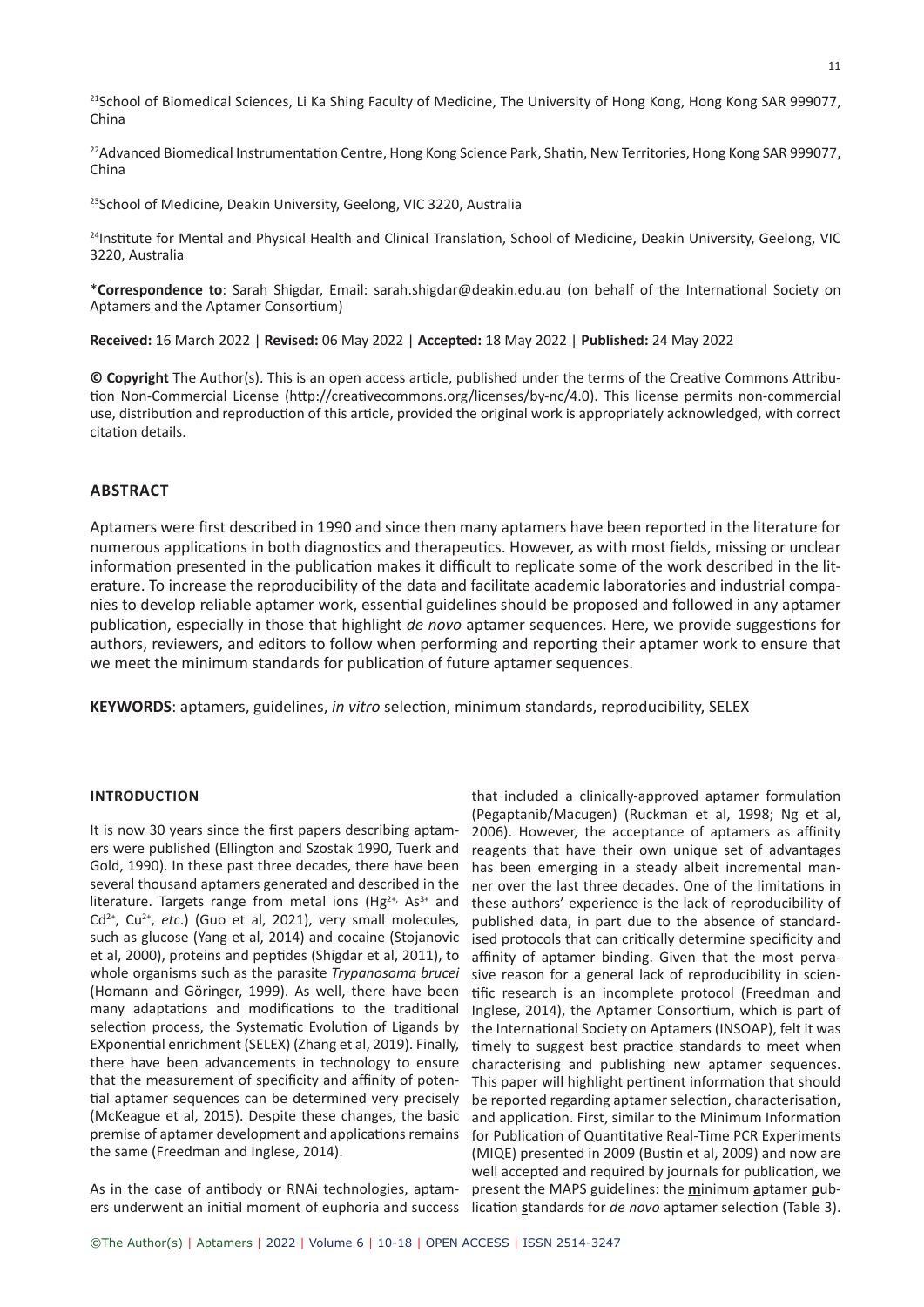forward, but that may not be required for a first selection publication. Together, we hope to prevent repeatability issues faced to date by aptamers (Bottari et al, 2020; Tao et al, 2020) and help ensure that aptamers do not meet the same 'irreproducibility' fate (Zong and Liu, 2019) suffered by antibodies (Baker, 2016).

# **APTAMER SELECTION**

Besides naturally occurring aptamers like riboswitches, nearly all newly reported aptamer sequences are discovered using the traditional SELEX process or its variants (Sharma et al, 2017). Within this process, there are multiple parameters that may impact the discovery of high affinity aptamers as well as their final function. The critical parameters include choice of nucleic acid as the initial library, the length of the random region, the inclusion of primer binding sites, their specific sequences and complements to these sites, folding conditions for the selection library, metal cation concentration, buffer and pH, target immobilisation strategy and concentration, temperature, use of competitors/blocking agents, number of PCR cycles

We also provide examples of ideal information and useful in each selection cycle, polymerase used for amplification, assays that will drastically help push aptamer applications separation of double-stranded products (for DNA libraries), conditions for the *in vitro* transcription/purification (for RNA libraries) incubation time and temperature with target, molar ratio of nucleic acid to target in each cycle where possible, and partitioning conditions. In the case of cell-SELEX, the cell condition in culture is critical for successful aptamer selection. Stable performance of living cells, in terms of proliferative and morphological features, should be constantly verified over the entire selection process. In addition, cell cultures should be tested for contamination by mycoplasmas.

> These conditions are generally optimised in each individual laboratory over time and then become the standard method. As such, some published papers will usually refer to previous papers for the selection criteria chosen. However, this information may be incomplete, or there may have been additional changes to the protocol over time that have not been published. We would therefore recommend that selection conditions are included in a table in the methods section or in supplementary information. Below, we provide a suggested format for reporting all relevant SELEX information in Table 1 and Table 2.

**Table 1**. Sample table for reporting all relevant selection conditions. Note: this information could be presented in an easy-to download supporting "excel" file.

| Selection condition                                                     | <b>Example of information</b>                                                                                                                                                                                                                                                                                             |
|-------------------------------------------------------------------------|---------------------------------------------------------------------------------------------------------------------------------------------------------------------------------------------------------------------------------------------------------------------------------------------------------------------------|
| <b>Library information</b>                                              | • Length of random region, primer binding sites and availability<br>• Nucleic acid backbone and modifications<br>• Size (nmols) and concentration of starting library<br>• How was the library synthesised? Was the library PCR amplified prior to<br>Round 1?<br>• Was the library sequenced or otherwise characterised? |
| <b>Folding conditions</b>                                               | • Temperature and time for each step                                                                                                                                                                                                                                                                                      |
| <b>Buffer and pH</b>                                                    | • Which buffer and pH was used?                                                                                                                                                                                                                                                                                           |
| Additional constituents of binding/ selection buffer                    | • Was any other ingredient added?<br>• What were the storage conditions of the buffer and components (e.g.,<br>made immediately prior to use, stored in freezer, could be stored in<br>fridge for one week?)                                                                                                              |
| Constituents of blocking buffer to reduce<br>non-specific binding sites | • Were blocking agents or competitors used- and how?                                                                                                                                                                                                                                                                      |
| <b>Immobilisation of target</b>                                         | • Conditions of immobilisation; type of immobilisation and linker; how<br>was immobilisation verified?<br>• Concentration of target used for immobilisation.                                                                                                                                                              |
| <b>Partitioning conditions</b>                                          | • What method was used to partition target bound from free aptamer?<br>• What were the buffer conditions?<br>• What were the incubation time and temperature                                                                                                                                                              |
| <b>Negative/counter selection</b>                                       | • Was negative selection used? What type of negative selection? When<br>was it used?                                                                                                                                                                                                                                      |
| Preparation of Pool for each round                                      | • Was there a single-stranded oligo generation step?<br>• How was the library/pool quantified each round?<br>• What are the details of oligonucleotide purification?                                                                                                                                                      |
| <b>PCR</b> conditions                                                   | • What PCR polymerase was used?<br>• What were the PCR buffer conditions?<br>• What were the primers<br>• What were the PCR cycle parameters<br>• How many PCR cycles?<br>• How much sample was amplified?<br>• How was the amplified sample analysed?                                                                    |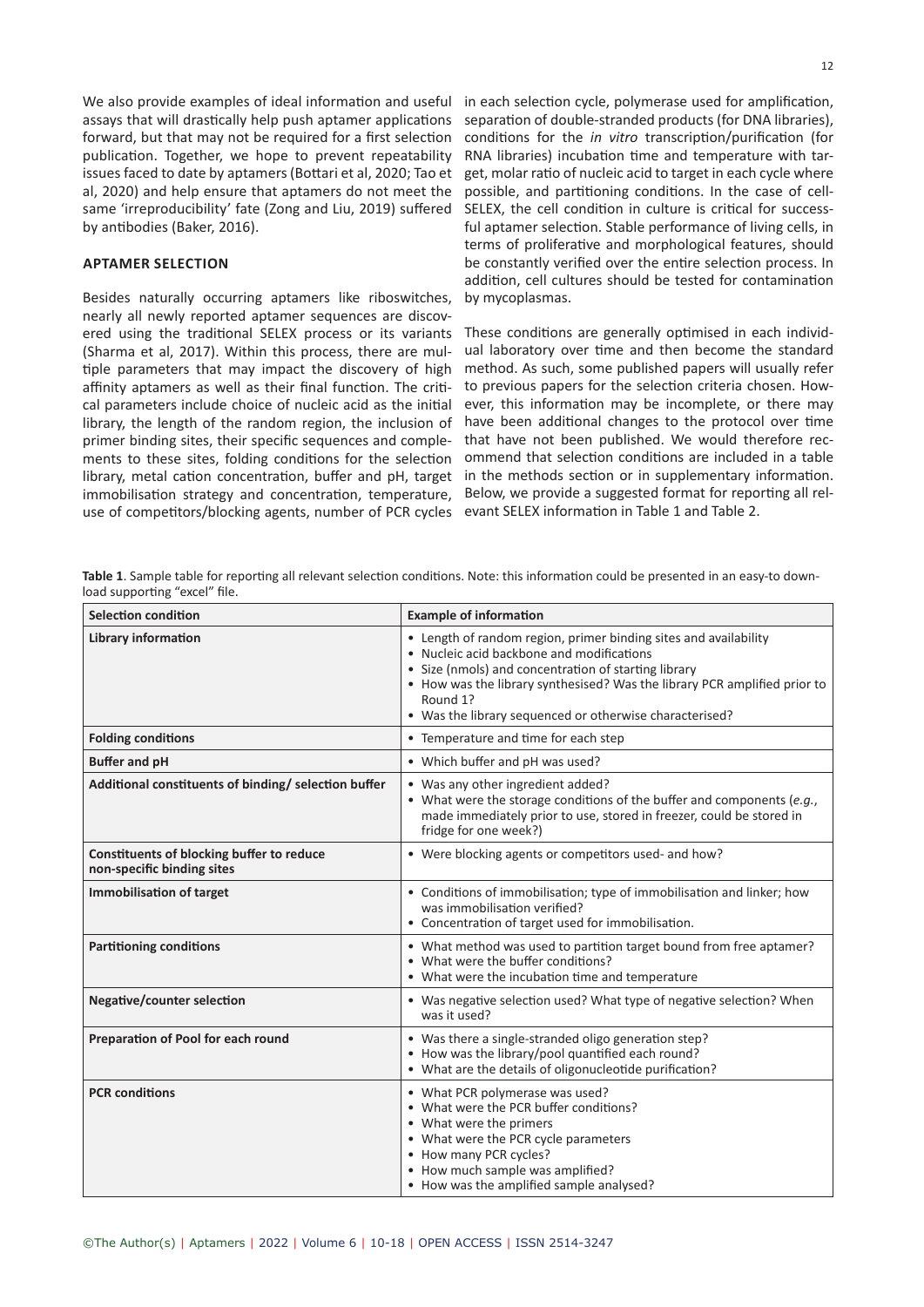**Table 2**. Selection conditions for each round of a new SELEX experiment.

| Round   | <b>Concentration of</b><br>library to target ratio<br>(when possible) or<br>amount of target<br>used | Volume<br>of binding<br>buffer | Temperature<br>and length of<br>incubation | Number and<br>length of<br>washes | Number of<br><b>PCR</b> cycles to<br>amplify bound<br>species | Cell density/<br><b>Conditions</b><br>(Cell-SELEX)                    |
|---------|------------------------------------------------------------------------------------------------------|--------------------------------|--------------------------------------------|-----------------------------------|---------------------------------------------------------------|-----------------------------------------------------------------------|
| Round 1 | pmol:pmol and<br>volume                                                                              | χμl                            | x °C and x mins                            | x washes<br>for x mins<br>each    | x cycles                                                      | $1 \times 10^x$ cells in<br>adherent/<br>non-adherent con-<br>ditions |

#### **SEQUENCE INFORMATION**

Following selection, candidate aptamer sequences are identified through sequencing. Some laboratory groups continue to use traditional cloning and Sanger sequencing to identify sequences selected against the target. In this case, as many sequences as possible should be obtained to attempt to find "enriched" motifs. The choice of the final selection round(s) used for cloning and sequencing, and the decision to stop doing additional affinity selections, should also be briefly justified. For example, the final round of selection might not show the best binding to target (Schütze et al, 2011) When appropriate, binding assay results for selected rounds could be presented to indicate which selection round was chosen and this data should be presented as part of the results. It would be useful to acknowledge that the decision to stop doing additional rounds of selection often involves some degree of judgment that sufficient enrichment for desired functional properties has been achieved. In this context, it is useful to simply state the reason for the decision.

In the past ten years, there has been a general trend towards Next Generation Sequencing (NGS). NGS is a powerful method that provides millions of sequences from selection rounds. While protocols have developed particularly well over the years to make sense of this information, it is imperative that the method for choosing sequences for further interrogation is detailed (Komarova et al, 2020). For example, which NGS platform was used, which rounds were sequenced, what process and software(s) was used to analyse the raw data, how were the sequences clustered, what software was used for secondary structure prediction. Ideally, when possible, a representative list of sequences from the final affinity-enriched pools should be presented in the supplementary files and carefully checked for accuracy (Miller et al, 2021). Finally, when and where feasible, all raw sequencing underlying data should be deposited to an appropriate public repository for public release or provided as supplementary information upon publication. A list of possible software for analysing NGS data has been provided by Yu and colleagues (Yu et al, 2021) and can be expanded with the addition of RaptRanker (Ishida et al, 2020).

Given the number of sequences that will be generated at the end of aptamer selection, it is also important to note how sequences for further validation were chosen. Were the top ten sequences chosen on percentage reads within all the sequences or based on enrichment across rounds? Were they based off different predicted secondary struc-

ture motifs or 3D structure prediction? Were sequences discounted due to similarity to sequences from previous enrichment cycles? Any predicted structures for selected aptamers should be presented in the results or supplementary data and the choice of software and virtual folding conditions listed in the methods section.

For sequences that are selected for detailed studies, it is very useful to present related sequences from the same affinity-enriched pool (that is, sequences within a sequence family). Alignment of such sequences, including with appropriate gaps, often leads to insights about conserved as well as variable positions within an aligned set, which can be used for covariation analyses (to look for recurring base pairing to support secondary structure predictions, for example), truncation experiments, and identification of positions likely to be critical for target binding. Analyses of such sequence families are now considerably enhanced with the advent of NGS.

# **VALIDATION OF APTAMER SEQUENCES**

Following identification of putative aptamer sequences, a number of potential candidates are then chosen for validation of binding, both for specificity and affinity. First, oligonucleotides synthesised with these sequences can be verified using mass spectrometry for completeness. This service is usually available from the oligonucleotide synthesis provider. Authors should also detail whether the aptamers were purified prior to characterisation and by what method, desalted, High-performance liquid chromatography (HPLC), polyacrylamide gel electrophoresis (PAGE), *etc*. This verification is particularly crucial in the case of chemically-modified aptamers. Next, assays and buffer conditions should be listed if they are different to the selection conditions. Examples of considerations for select types of targets are listed below. Regardless, both quantitative assays, and sometimes also qualitative assays should be included. Different characterisation methods can give different Kd values (or show binding *vs* no binding) for a given sequence, underscoring the importance of assay method. Importantly, scrambled and/or point mutation controls should be used in all assays to ensure binding is caused by the specific interaction of an aptamer. Scrambled controls should also be included if/when the aptamer sequence is truncated. Ideal control sequences must be of the same chemical composition and the same length to the sequences being tested. If modified bases have been introduced into the sequence, these should also be incorporated into the control sequences.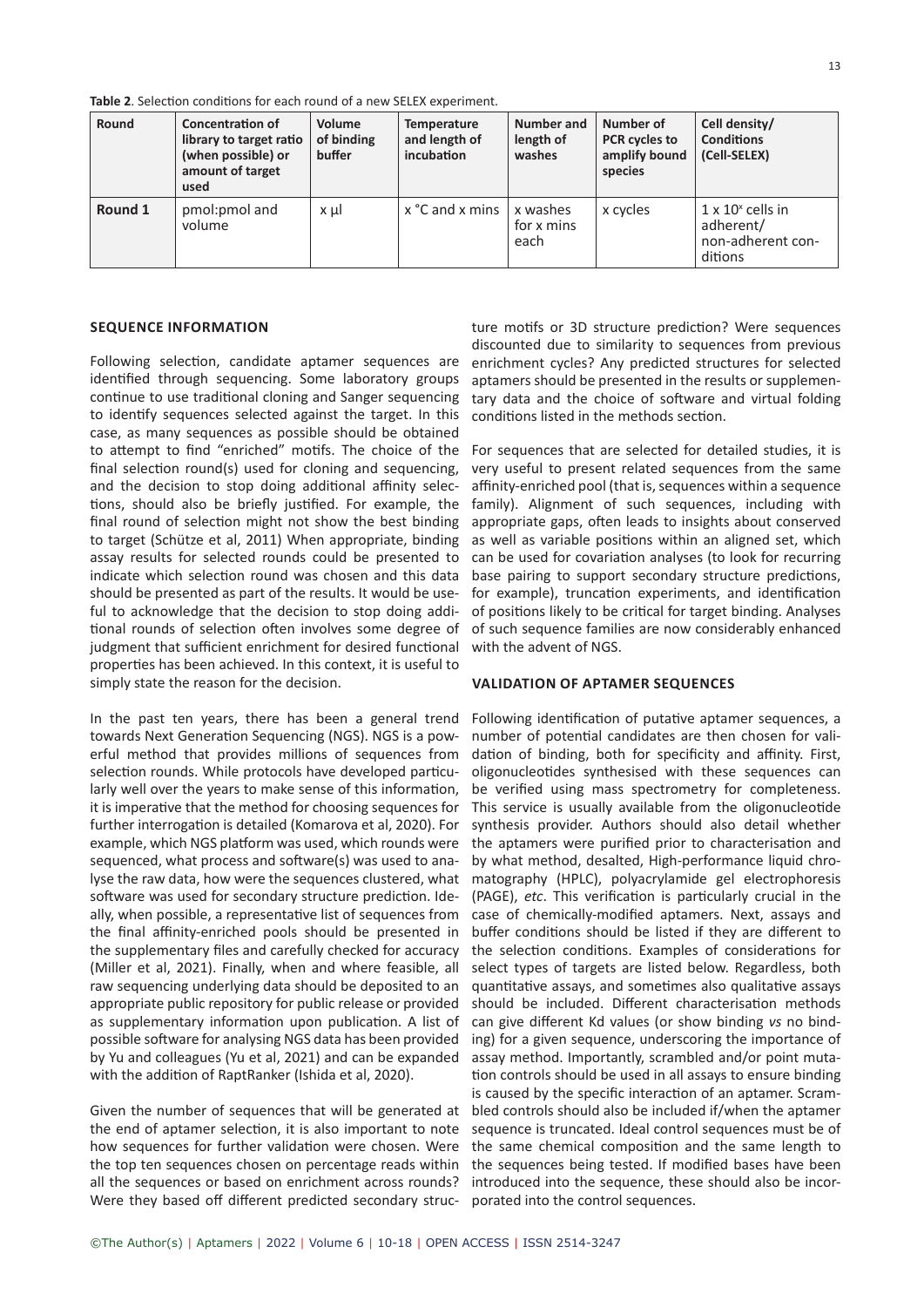Regardless of the assay, all conditions must be included, such as binding buffer constituents, conditions for heating/ cooling step for the proper folding of aptamer structure in buffer, concentration of aptamer, time of incubation, temperature, and washing steps. Both qualitative and quantitative experiments should be repeated multiple times to ensure reproducibility and the number of technical and biological replicates should be reported. Experiments should at the minimum be reproducible within the laboratory that reports the initial results, and if possible, repeated by a separate experimenter to confirm inter-operator reproducibility. Anecdotally, an experiment occasionally works when performed by one researcher, but fails in the hands of another member of the laboratory. Ideally, these experiments should be blinded prior to and during analysis to prevent results fitting preconceived expectations. This is especially important when images, such as those in histochemical applications, are presented that may not be representative of the entire population. For example, when taking images of cells, consecutive fields should be studied and images should be taken of each field to ensure a lack of bias. Finally, experimental protocols should detail the data analysis steps utilised to calculate binding affinities and selectivities (Table 3).

# **Aptamers that bind to small molecules**

Small molecules often require different selection conditions compared to those typically used with protein targets. Based on structural analyses, aptamers generally encage small molecules through binding sites that contain contacts with multiple functional groups (Hermann and Patel 2000). With proteins, in contrast, high affinity binding and specificity is achieved through exquisite shape complementarity between aptamer and protein surfaces (Gelinas et al, 2016). The use of different immobilisation strategies may limit the aptamer binding to the free target or generate aptamers

**Table 3.** Minimum requirements for post-SELEX assay protocols.

| ©The Author(s)   Aptamers   2022   Volume 6   10-18   OPEN ACCESS   ISSN 2514-3247 |  |
|------------------------------------------------------------------------------------|--|
|------------------------------------------------------------------------------------|--|

that only bind the small molecule attached to the matrix. Therefore, it is imperative that characterisation includes assays that replicate the selection process as well as those that replicate the future applications of the aptamers (Yu et al, 2021). Specifically, aptamers that were selected to immobilised small molecules should also be tested in solution using assays that do not require immobilisation such as isothermal titration calorimetry (ITC) (Chatterjee et al, 2020), microscale thermophoresis (MST), fluorescence anisotropy or by a molecular beacon fluorescence resonance energy transfer (FRET) assay (Endoh et al, 2009, Entzian and

Given the challenges of immobilised small molecules, methods that do not require chemical changes in the small molecule targets are now strongly preferred, particularly since some small molecules have limited functional groups for immobilisation or immobilisation is difficult (Tian et al, 2019; Chatterjee et al, 2020; Lyu et al, 2021). If small molecules are immobilised by a chemical reaction, conditions must be reported in detail. This is to ensure that appropriate functional groups have been used for immobilisation.

Schubert, 2016, Li and Zhao, 2019).

Noteworthy examples for immobilisation free SELEX include Graphene Oxide (GO-) SELEX and Capture-SELEX (Park et al, 2012; Stoltenburg et al, 2012; Boussebayle et al, 2019). Both are based on structural change upon ligand binding with subsequent elution of binding sequences. GO-SELEX utilises the unspecific binding of DNA/RNA molecules, while Capture-SELEX uses a capture-oligonucleotide with a matching docking-sequence within the randomised pool sequence. Consequently, Capture-SELEX requires a special pool design which should be reported in-depth. In both cases, relevant specifications include the method of pool binding to the substrate/oligonucleotide with time, temperature and used buffers. Binding to matrix or used beads

| <b>General assay requirements</b> | <b>Aptamer sequence</b>                                                |
|-----------------------------------|------------------------------------------------------------------------|
|                                   | Chemistry (modifications, fluorescent dyes at 5' or 3', etc.)          |
|                                   | Aptamer purification                                                   |
|                                   | Buffer and pH                                                          |
|                                   | Folding conditions of aptamer                                          |
|                                   | <b>Additional constituents</b>                                         |
|                                   | Storage conditions of all reagents                                     |
|                                   | Target details                                                         |
|                                   | Quantitative characterisation of binding or activity                   |
|                                   | Positive and negative controls                                         |
|                                   | Number of biological and/or technical replicates                       |
|                                   | Temperature                                                            |
|                                   | Incubation time                                                        |
| <b>Cell based assays</b>          | Adherent or suspension cells?                                          |
|                                   | Proliferating or quiescent cells?                                      |
|                                   | If adherent, what was used to detach cells?                            |
|                                   | If trypsin used, were cells given a period of recovery prior to assay? |
|                                   | Was fixation used?                                                     |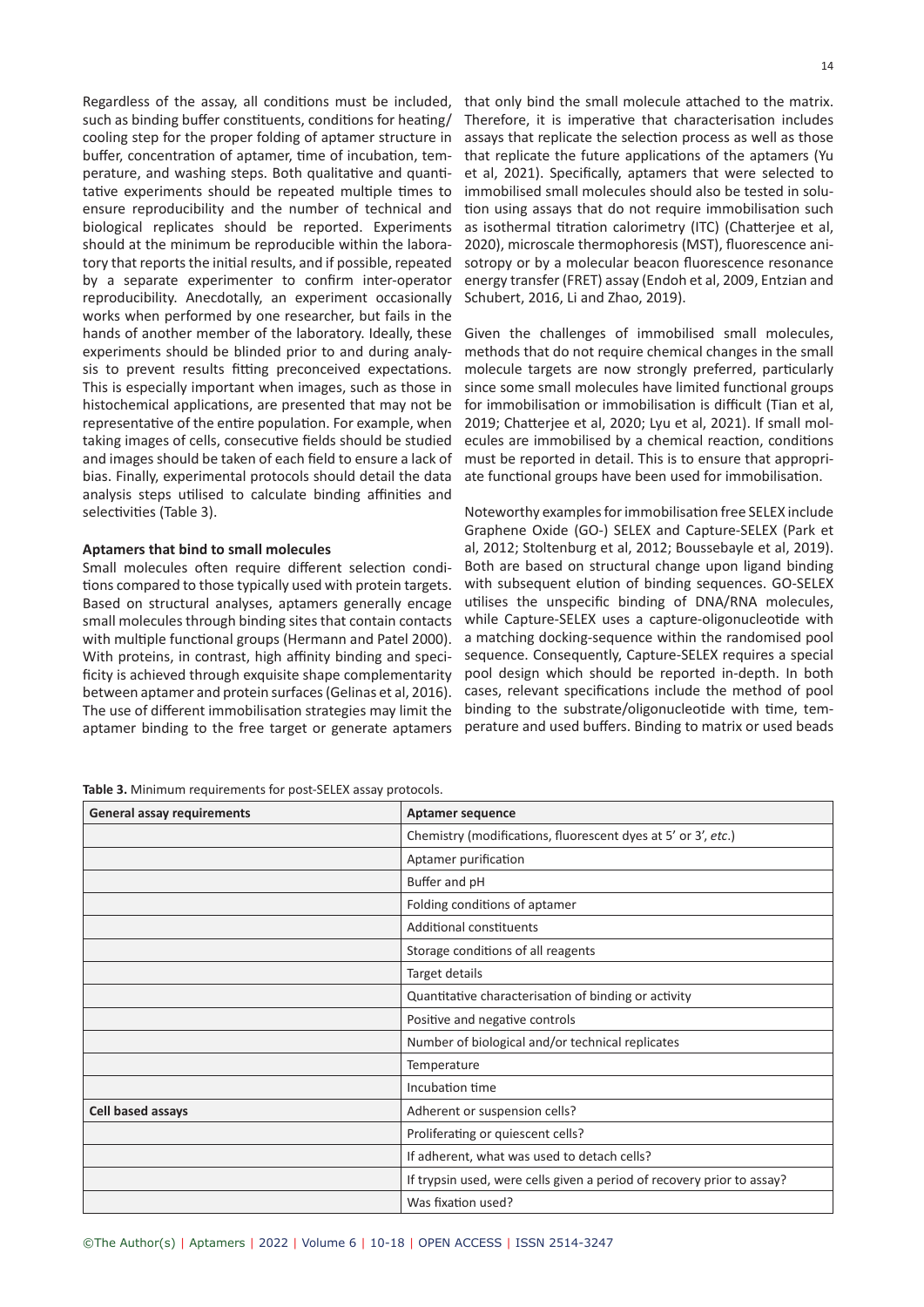must be excluded with appropriate experiments. Since the presence of matrix or capture oligonucleotides may influence binding characteristics, binding to the ligand should be demonstrated with and without the respective matrices, beads or oligonucleotides.

#### **Aptamers that bind to proteins**

Although there have been many adaptations to the SELEX process and targets are becoming more complex, the majority of aptamer selections are still directed against proteins, whether in their native conformations (*e.g*., when expressed on the cell surface, for protein receptor targets, see also next paragraph below) or expressed as recombinant protein. A key consideration then when using recombinant proteins as the target is to ensure that the sourced proteins closely resemble the physiological state. Due consideration should be given to the folded conformation of the proteins and to any post-translational modifications (Díaz-Fernández et al, 2018). This is especially important since aptamers are now recognised as affinity reagents that have intrinsic ability to recognise even subtle differences in conformational states of proteins, with much higher sensitivity that what is achievable with antibodies (Zichel et al, 2012; Jankowski et al, 2020).

It is important, as with small molecule aptamers, to characterise aptamers under conditions of pH, temperature, and ion composition, that are similar to the ones used during their selection and that resemble the physiological milieu that will be found in future biomedical applications, such as blood, serum, urine, saliva, *etc*. For unmodified proteins, aptamers may bind to both recombinant proteins as well as to protein isolated from biological samples. However, for those proteins that undergo post-translational modifications, it is necessary to confirm the aptamer binds to the desired proteoform in proposed applications. This may involve the transfection of null cells with a tagged cDNA to allow for pull down of the protein following lysis. The protein should be confirmed via additional analysis, such as western blot, prior to assays. While some of the assays proposed for small molecule characterisation can also be applied to proteins, notably Surface Plasmon Resonance and MST, there are other assays that only require the use of a plate reader, either standard or fluorescent, for an enzyme-linked apta-sorbent assay (ELASA, also known as ELONA and ELAA (Drolet et al, 1996; Stoltenburg et al, 2016; Moore et al, 2017; Vargas-Montes et al, 2019) or fluorescence readout. The latter can be accomplished purely using fluorescently labelled primers, quantification, and denaturing and folding of the PCR product and subsequent incubation with the immobilised protein. Specificity of aptamer-protein recognition is extremely important and should be validated against constituents of the biological matrix in which the aptamer is intended to be applied. For example, many aptamers will be used to identify proteins in serum, plasma or blood samples or they will be developed for therapeutic purposes. The ability of the aptamer to bind the major protein constituents of the appropriate matrix should be tested and specified. Also, to the extent that the assay protocol allows, the aptamers should be tested for affinity to the target protein in the presence of the appropriate biological matrix, and with due consideration given to a series of positive and negative protein controls.

#### **Aptamers that bind to cells**

If developing aptamers for future cell-based assays, the aptamer should be tested against several cell lines that are positive for the target to determine the binding affinity. The aptamers should also be tested against cell lines that are negative for the target to confirm specificity. Given the complexity of the target, it is desirable to harness different types of assays in order to assess the targeting efficiency of the aptamers both in terms of affinity and specificity (*i.e.*, quantitative polymerase chain reaction (qPCR), flow cytometry, streptavidin-biotin-based assays). Flow cytometry represents a powerful analytical technique to determine aptamer cell binding and validate their target specificity. Light microscopy can be used as a complementary tool to define intracellular fate and localisation of aptamers upon receptor-mediated endocytosis or in some cases macropinocytosis with image collection and analysis by individuals blinded to the identify of each sample (Shigdar et al, 2011). These results should also be confirmed using both cell lines that express the target of interest (positive controls) and cell lines that do not (negative controls), ideally through the use of artificial expression and/or knockdown of the protein. If this is not possible, cell lines with a range of expression, from high to low expression should be used. The combined use of flow cytometry and light microscopy can demonstrate specific aptamer binding to the cell surface and/or its internalisation. If receptormediated endocytosis is proposed as the route of entry into the cell, several assays should be performed that (i) demonstrate colocalisation (aptamer co-incubation with endocytic markers, such as Rab-4, -5, -7 or transferrin), (ii) prevent endocytosis (sodium azide or potassium depletion, or use of inhibitors of clathrin-mediated endocytosis, such as Pitstop2 or Dynasore), or (iii) remove cell surface proteins (upon enzymatic digestion with trypsin or proteinase k) or digestion of surface bound aptamers using a cocktail of RNases or DNases. Blinded experiments as mentioned above are especially important when images are presented that may not be representative of the entire population. For example, if taking images of cells, consecutive or randomly chosen fields should be studied and images should be taken of each field to ensure a lack of bias.

Another consideration is the potential for aptamers to be taken up by dead cells non-specifically. This phenomenon has been reported in the literature, with methods proposed for the removal of dead cells (Mayer et al, 2010) to more accurately reflect the affinity of aptamers for cell expressed targets. Failure to account for non-specific uptake of aptamers by dead cells during aptamer affinity studies can result in misleading research findings (Flanagan et al, 2021).

#### **Aptamers proposed for** *in vitro* **diagnostic applications**

If an aptamer is developed for a disease specific and clinically relevant biomarker then, to demonstrate the real clinical utility of an aptamer candidate, it should be first evaluated in simulated samples (a pool of relevant biological fluid from healthy volunteers spiked with known concentration of biomarker). Following the initial "SELEX" publication, several other assays must be performed to bring this aptamer into the clinic. However, the authors note that these experiments would typically be in follow-up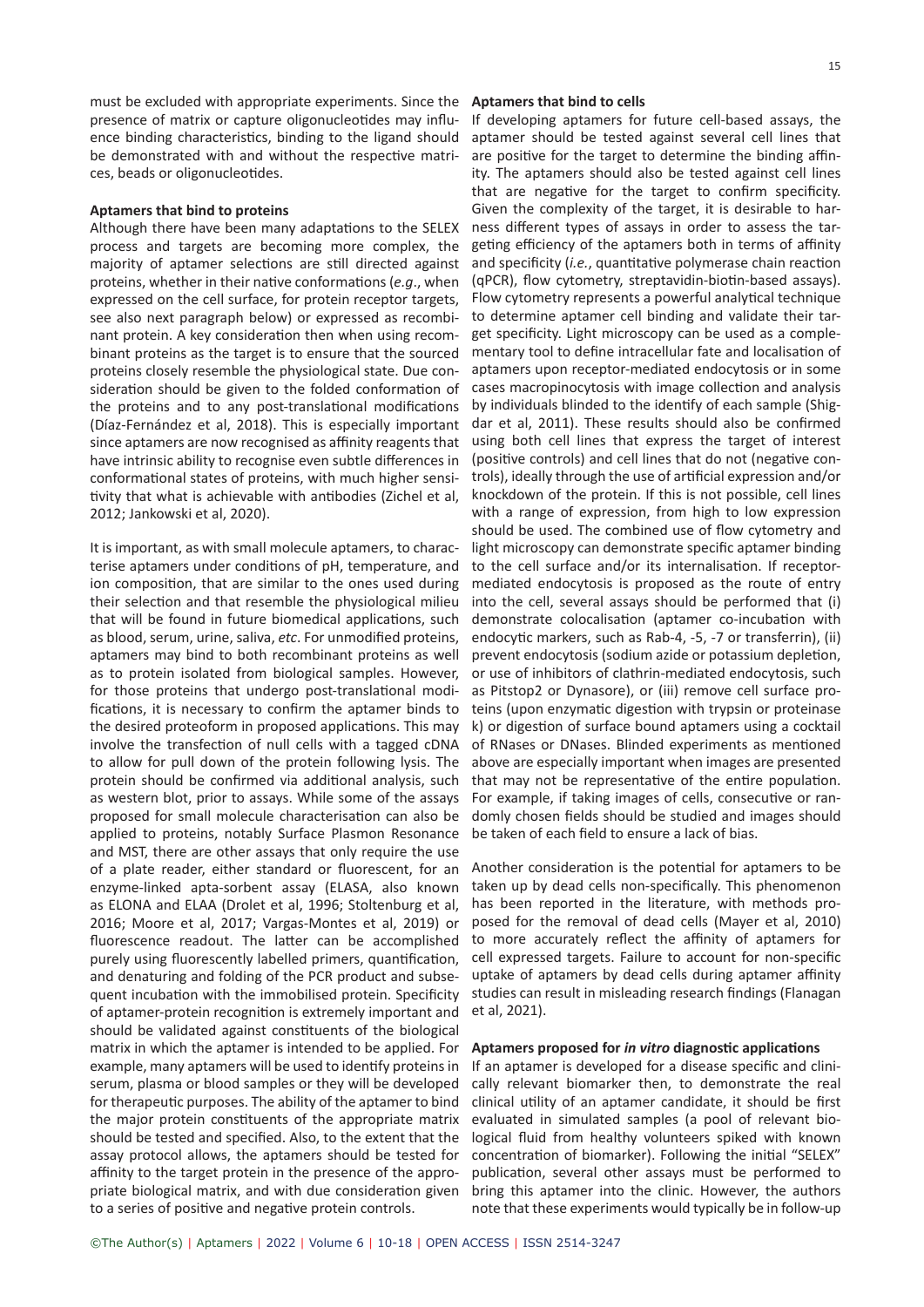assessed in real clinical samples with a sufficient number of cases and controls to support statistical significance (Dhiman et al, 2018; Lavania et al, 2018; Kumari et al, 2019). The diagnostic sensitivity and specificity of the aptamer-based assay should be determined using a Receiver Operating Characteristic (ROC) curve to benchmark the performance of the aptamer with the existing gold standard test (Lavania et al, 2018; Taneja et al, 2020). Furthermore, a direct comparison of the performance of the aptamer with that of available poly/monoclonal (preferably monoclonal) antibodies in same set of clinical specimens is desirable for assessment of utility and to potentially highlight the superiority of aptamers over antibodies in the identified diagnostic assay.

#### **Aptamers for** *in vivo* **applications**

This field includes a wide range of applications including *in vivo* imaging and therapeutics. An aptamer used for an *in vivo* application needs to be carefully designed and for this purpose SELEX methodology as well as the post-SELEX modifications are critically important. For all *in vivo* applications, starting libraries that have some degree of intrinsic nuclease resistance have obvious advantages since they minimise the amount of post-SELEX optimisation to achieve desired metabolic stability. Selections done at physiological temperature, ionic strength and in buffers that contain divalent metal ions (calcium and magnesium) are strongly preferred for *in vivo* applications. Prior to initiation of *in vivo* studies, the *in vitro* affinity and specificity should be established by at least two different methodologies to ensure responsible use of animals. *In vivo* evaluation should also include: (i) the animal number in terms of 3 R's (Replacement, Reduction, Refinement) which restrict the procedures and cost (MacArthur, 2018); (ii) characterisation of stability in a biological fluid like serum; and (iii) dosing justification in the context of anticipated *in vivo* activity.

All points discussed here require optimised experimental design. Although there are additional biological barriers in an *in vivo* experiment, we expect the affinity and specificity of the aptamer to remain unchanged in the biological environment, especially if *in vitro* evaluation was performed with consideration of the physiological parameters. Serum stability assayed by size exclusion-high-performance liquid chromatography (SE-HPLC), gel electrophoresis or another suitable method is highly desirable. However, there are several parameters that define *in vivo* binding of the aptamconstruct of the aptamer for *in vivo* applications, changes both reviewers and authors will use the checklist in Table

reports. First, the performance of the aptamer should be in overall lipophilicity should be considered because of the possibility of unspecific uptake in tissues. Also, usually aptamer size and composition may allow tissue penetration in hours. Thus, depending on the study, the optimal time for assessment of binding to the target *in vivo* may be after sufficient time is allowed for tissue penetration, which could be after around two or more hours (Bouvier-Müller and Ducongé, 2018). Various constructs have been used over the years to modify the residence time of aptamers *in vivo* such as polyethylene glycol, lipids such as cholesterol and nanoparticles. Most of these conjugates increase the effective size of the aptamers, which are much smaller than antibodies, by minimising their kidney-mediated clearance. Such constructs are very useful for a wide range of *in vivo* applications, however, it is essential to establish that such modification of the aptamer do not affect the binding affinity of the aptamer (Hilderbrand and Weissleder, 2010). Between 3 and 5 animals are typically recommended for each condition tested. Careful consideration should be given to the timing of the assessment of the effect of the aptamer in the context of the dosing schedule and the expected (or established) pharmacokinetic properties of the aptamer construct used for *in vivo* experiments. The choices for experimental design depend highly on the evaluation methodology. We recommend starting with few variables to evaluate the *in vivo* binding and target attainment. Sensitivity of the binding detection methodology must be considered (Sicco et al, 2020). Finally, a sequence-scrambled control reagents that have identical composition to active aptamer test agents should be included with all animal experiments (Haubner and Decristoforo, 2011). If the experiment includes aptamer modifications, the scrambled sequence needs to include the same modification. When feasible, a group of control of animals lacking the expression of the target should also be tested.

#### **CONCLUSIONS**

ers. If chemical modifications like dyes are included in the cies of academic institutions and companies. We hope that These guidelines are not exhaustive and cannot anticipate every situation experienced by authors, reviewers, and editors. However, it is our hope that this article will start a conversation about the minimum reporting guidelines required for publishing de novo aptamers to ensure that we stay ahead of the reproducibility crisis that has been faced by several fields. Although this is not a suggestion to reviewers to request additional experiments, the minimum requirements should be adhered to while balancing available resources, and in some cases, intellectual property poli-

### **Box 1: Checklist for publications**

- $\Box$  All details are present for aptamer selection as per table 1
- $\Box$  All details are present for aptamer selection cycles as per table 2
- All details pertaining to aptamer sequence identification are present and top sequences are presented in the supplementary information
- $\Box$  All details pertaining to any structure prediction performed are present in the methods and structures are present in figure format
- $\Box$  All details pertaining to validation of aptamers are present in the methods, including any changes to buffers or conditions
- $\Box$  Aptamers were validated against positive and negative targets (including matrix-specific targets) to confirm specificity
- $\Box$  Appropriate controls for all experiments have been included and results presented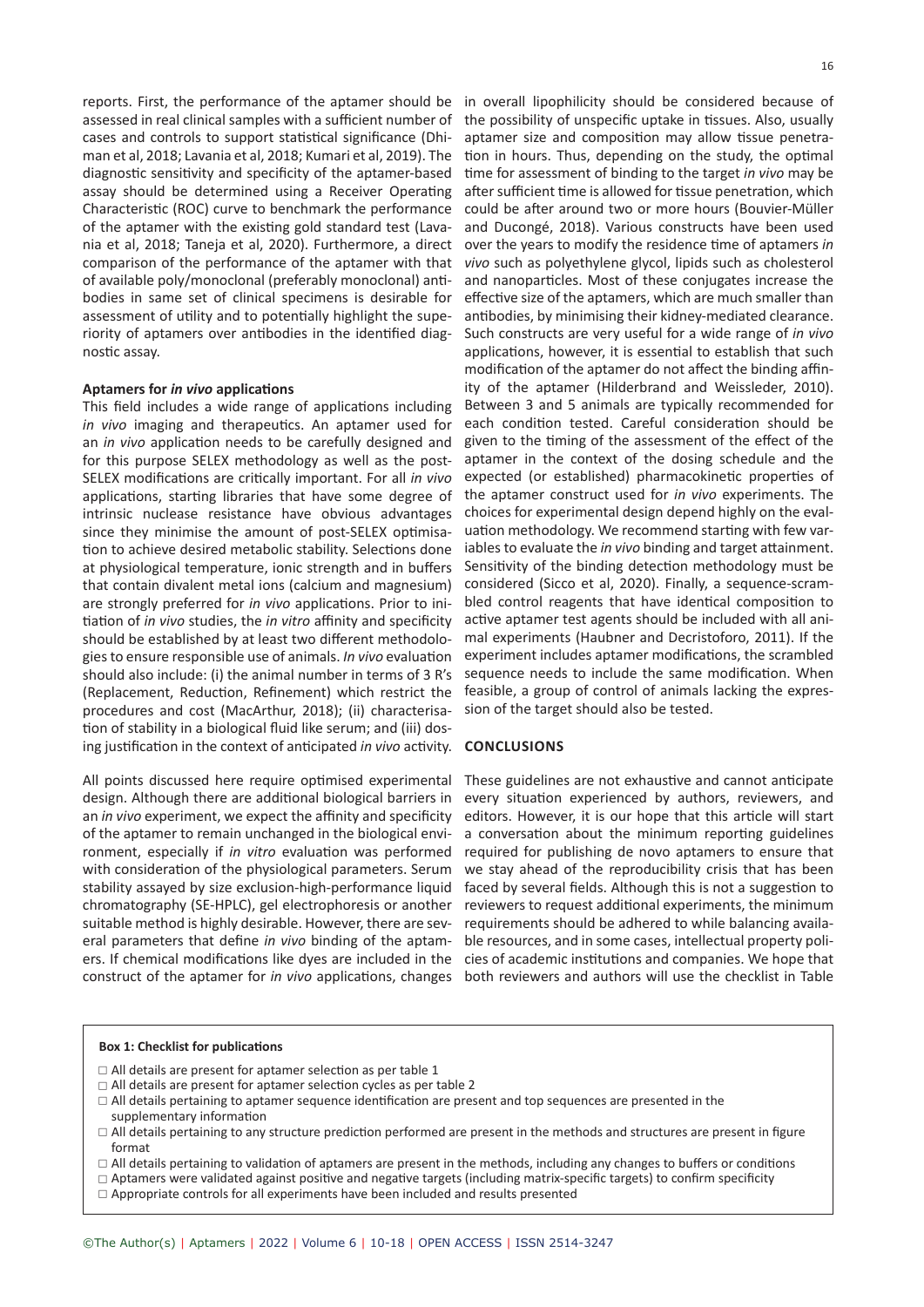3 and Box 1, as well as the suggested tables, when preparing and reviewing articles in the future. While those of us who work specifically with aptamers understand the quirks that can affect experimental results, it is essential that we move forward with consistency to ensure that the wider community is able to follow our protocols and successfully use aptamers in their research and development projects.

## **ACKNOWLEDGMENTS**

The authors would like to acknowledge the aptamer community for their suggestions and valuable conversations regarding these standards that led to this publication.

### **REFERENCES**

- Baker M. 2016. 1,500 scientists lift the lid on reproducibility. Nature, 533, 452-454.
- Bottari F, Daems E, de Vries A-M, et al. 2020. Do Aptamers Always Bind? The Need for a Multifaceted Analytical Approach When Demonstrating Binding Affinity between Aptamer and Low Molecular Weight Compounds. J Am Chem Soc, 142, 19622- 19630.
- Boussebayle A, Torka D, Ollivaud S, et al. 2019. Next-level riboswitch development—implementation of Capture-SELEX facilitates identification of a new synthetic riboswitch. Nucleic Acids Res, 47, 4883-4895.
- Bouvier-Müller A and Ducongé F. 2018. Application of aptamers for *in vivo* molecular imaging and theranostics. Adv Drug Deliv Rev, 134, 94-106.
- Bustin SA, Benes V, Garson JA, et al. 2009. The MIQE Guidelines: Minimum Information for Publication of Quantitative Real-Time PCR Experiments. Clin Chem, 55, 611-622.
- Chatterjee B, Kalyani N, Anand A, et al. 2020. GOLD SELEX: a novel SELEX approach for the development of high-affinity aptamers against small molecules without residual activity. Mikrochim Acta, 187, 618.
- Dhiman A, Haldar S, Mishra SK, et al. 2018. Generation and application of DNA aptamers against HspX for accurate diagnosis of tuberculous meningitis. Tuberculosis (Edinb), 112, 27-36.
- Díaz-Fernández A, Miranda-Castro R, de-Los-Santos-Álvarez N and Lobo-Castañón MJ. 2018. Post-translational modifications in tumor biomarkers: the next challenge for aptamers? Anal Bioanal Chem, 410, 2059-2065.
- Drolet DW, Moon-McDermott L and Romig TS. 1996. An enzymelinked oligonucleotide assay. Nat Biotechnol, 14, 1021-1025.
- Ellington A and Szostak J. 1990. In vitro selection of RNA molecules that bind specific ligands. Nature, 346, 818-822.
- Endoh T, Shintani R, Mie M, et al. 2009. Detection of bioactive small molecules by fluorescent resonance energy transfer (FRET) in RNA-protein conjugates. Bioconjug Chem, 20, 2242-2246.
- Entzian C and Schubert T. 2016. Studying small molecule-aptamer interactions using MicroScale Thermophoresis (MST). Methods, 97, 27-34.
- Flanagan SP, Fogel R, Edkins AL, Ho LSJ and Limson J. 2021. Nonspecific nuclear uptake of anti-MUC1 aptamers by dead cells: the role of cell viability monitoring in aptamer targeting of membrane-bound protein cancer biomarkers. Anal Methods, 13, 1191-1203.
- Freedman LP and Inglese J. 2014. The increasing urgency for standards in basic biologic research. Cancer Res, 74, 4024-4029.
- Gelinas AD, Davies DR and Janjic N. 2016. Embracing proteins: structural themes in aptamer-protein complexes. Curr Opin Struct Biol, 36, 122-132.
- Guo W, Zhang C, Ma T, et al. 2021. Advances in aptamer screening and aptasensors' detection of heavy metal ions. J Nanobiotechnol, 19, 166.
- Haubner R and Decristoforo C. 2011. Radiotracer II: Peptide-Based Radiopharmaceuticals. Small Animal Imaging: Basics and Practi-

cal Guide. Kiessling F and Pichler BJ. Berlin, Heidelberg, Springer Berlin Heidelberg**,** 247-266.

- Hermann T and Patel DJ. 2000. Adaptive recognition by nucleic acid aptamers. Science, 287, 820-825.
- Hilderbrand SA and Weissleder R. 2010. Near-infrared fluorescence: application to *in vivo* molecular imaging. Curr Opin Chem Biol, 14, 71-79.
- Homann M and Göringer HU. 1999. Combinatorial selection of high affinity RNA ligands to live African trypanosomes. Nucleic Acids Res, 27, 2006-2014.
- Ishida R, Adachi T, Yokota A, et al. 2020. RaptRanker: in silico RNA aptamer selection from HT-SELEX experiment based on local sequence and structure information. Nucleic Acids Res, 48, e82-e82.
- Jankowski W, Lagassé HAD, Chang WC, et al. 2020. Modified aptamers as reagents to characterize recombinant human erythropoietin products. Sci Rep, 10, 18593.
- Komarova N, Barkova D and Kuznetsov A. 2020. Implementation of High-Throughput Sequencing (HTS) in Aptamer Selection Technology. Int J Mol Sci, 21.
- Kumari P, Lavania S, Tyagi S, et al. 2019. A novel aptamer-based test for the rapid and accurate diagnosis of pleural tuberculosis. Anal Biochem, 564-565, 80-87.
- Lavania S, Das R, Dhiman A, et al. 2018. Aptamer-Based TB Antigen Tests for the Rapid Diagnosis of Pulmonary Tuberculosis: Potential Utility in Screening for Tuberculosis. ACS Infect Dis, 4, 1718-1726.
- Li Y and Zhao Q. 2019. Aptamer Structure Switch Fluorescence Anisotropy Assay for Small Molecules Using Streptavidin as an Effective Signal Amplifier Based on Proximity Effect. Anal Chem, 91, 7379-7384.
- Lyu C, Khan IM and Wang Z. 2021. Capture-SELEX for aptamer selection: A short review. Talanta, 229, 122274.
- MacArthur CJ. 2018. The 3Rs in research: a contemporary approach to replacement, reduction and refinement. Br J Nutr, 120, S1-S7.
- Mayer G, Ahmed MS, Dolf A, et al. 2010. Fluorescence-activated cell sorting for aptamer SELEX with cell mixtures. Nat Protoc, 5, 1993-2004.
- McKeague M, McConnell EM, Cruz-Toledo J, et al. 2015. Analysis of In Vitro Aptamer Selection Parameters. J Mol Evol, 81, 150-161.
- Miller AA, Rao AS, Nelakanti SR, et al. 2021. Systematic Review of Aptamer Sequence Reporting in the Literature Reveals Widespread Unexplained Sequence Alterations. bioRxiv, 2021.2011.2002.466945.
- Moore MD, Escudero-Abarca BI and Jaykus LA. 2017. An Enzyme-Linked Aptamer Sorbent Assay to Evaluate Aptamer Binding. Methods Mol Biol, 1575, 291-302.
- Ng EWM, Shima DT, Calias P, et al. 2006. Pegaptanib, a targeted anti-VEGF aptamer for ocular vascular disease. Nat Rev Drug Discov, 5, 123-132.
- Park JW, Tatavarty R, Kim DW, Jung HT and Gu MB. 2012. Immobilization-free screening of aptamers assisted by graphene oxide. Chem Commun (Camb), 48, 2071-2073.
- Ruckman J, Green LS, Beeson J, et al. 1998. 2'-Fluoropyrimidine RNA-based aptamers to the 165-amino acid form of vascular endothelial growth factor (VEGF165). Inhibition of receptor binding and VEGF-induced vascular permeability through interactions requiring the exon 7-encoded domain. J Biol Chem, 273, 20556-20567.
- Schütze T, Wilhelm B, Greiner N, et al. 2011. Probing the SELEX Process with Next-Generation Sequencing. PLOS ONE, 6, e29604.
- Sharma TK, Bruno JG and Dhiman A. 2017. ABCs of DNA aptamer and related assay development. Biotechnol Adv, 35, 275-301.
- Shigdar S, Lin J, Yu Y, et al. 2011. RNA aptamer against a cancer stem cell marker epithelial cell adhesion molecule. Cancer Sci, 102, 991-998.
- Sicco E, Baez J, Ibarra M, et al. 2020. Sgc8-c Aptamer as a Potential Theranostic Agent for Hemato-Oncological Malignancies. Cancer Biother Radiopharm, 35, 262-270.